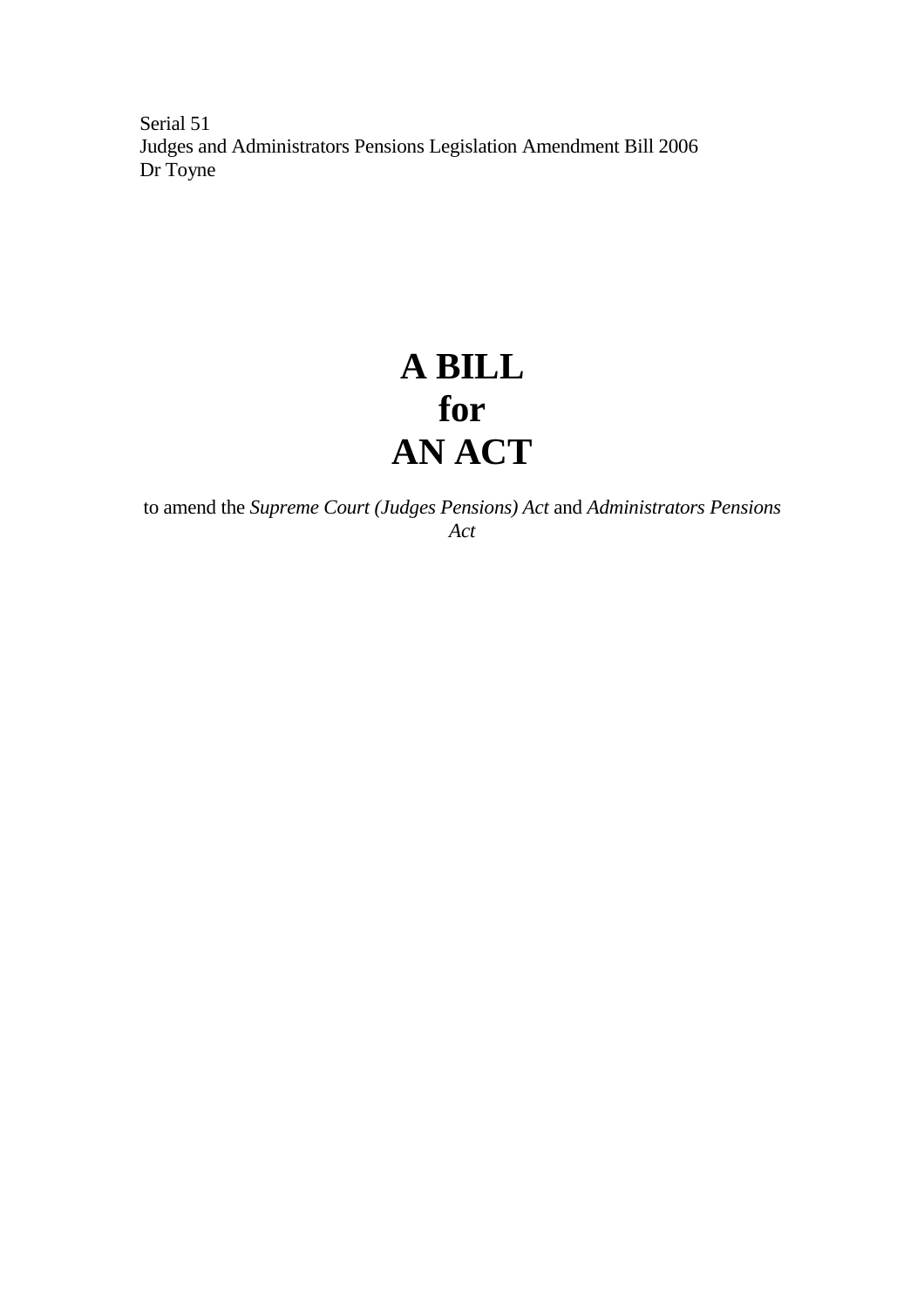## NORTHERN TERRITORY OF AUSTRALIA

#### JUDGES AND ADMINISTRATORS PENSIONS LEGISLATION AMENDMENT ACT 2006

\_\_\_\_\_\_\_\_\_\_\_\_\_\_\_\_\_\_\_\_

Act No. [ ] of 2006 \_\_\_\_\_\_\_\_\_\_\_\_\_\_\_\_\_\_\_\_

## TABLE OF PROVISIONS

**Section** 

#### PART 1 – PRELIMINARY MATTERS

1. Short title

#### PART 2 – AMENDMENT OF *SUPREME COURT (JUDGES PENSIONS) ACT*

- 2. Act amended
- 3. Amendment of section 5 (Pension to surviving partner on death of Judge)
- 4. Amendment of section 6 (Pension to surviving partner on death of retired Judge)
- 5. Amendment of section 9 (Pension in respect of children on death of surviving partner)
- 6. New section 18
	- 18. Transitional matters for *Judges and Administrators Pensions Legislation Amendment Act 2006*

#### PART 3 – AMENDMENT OF *ADMINISTRATORS PENSIONS ACT*

- 7. Act amended
- 8. Amendment of section 5 (Pension of spouse or de facto partner)
- 9. New section 11
	- 11. Transitional matters for *Judges and Administrators Pensions Legislation Amendment Act 2006*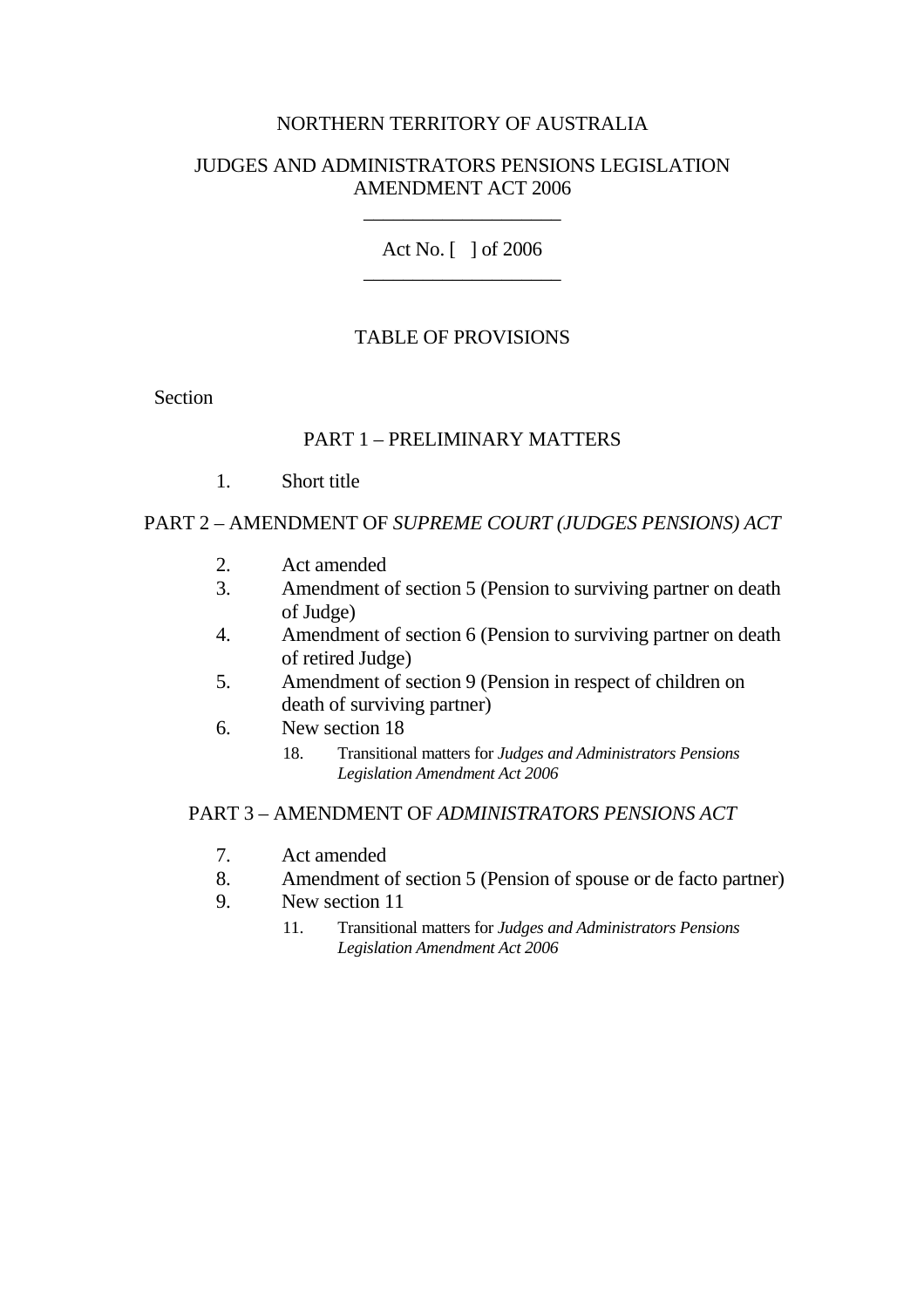

Act No. [ ] of 2006 \_\_\_\_\_\_\_\_\_\_\_\_\_\_\_\_\_\_\_\_

# **AN ACT**

to amend the *Supreme Court (Judges Pensions) Act* and *Administrators Pensions Act* 

> [*Assented to [ ] 2006*] [*Second reading [ ] 2006*]

## **The Legislative Assembly of the Northern Territory enacts as follows:**

## **PART 1 – PRELIMINARY MATTERS**

#### **1. Short title**

 This Act may be cited as the *Judges and Administrators Pensions Legislation Amendment Act 2006*.

## **PART 2 – AMENDMENT OF** *SUPREME COURT (JUDGES PENSIONS) ACT*

**2. Act amended** 

This Part amends the *Supreme Court (Judges Pensions) Act*.

- **3. Amendment of section 5 (Pension to surviving partner on death of Judge)**
- $(1)$  Section 5(1)

*omit* 

(1) Where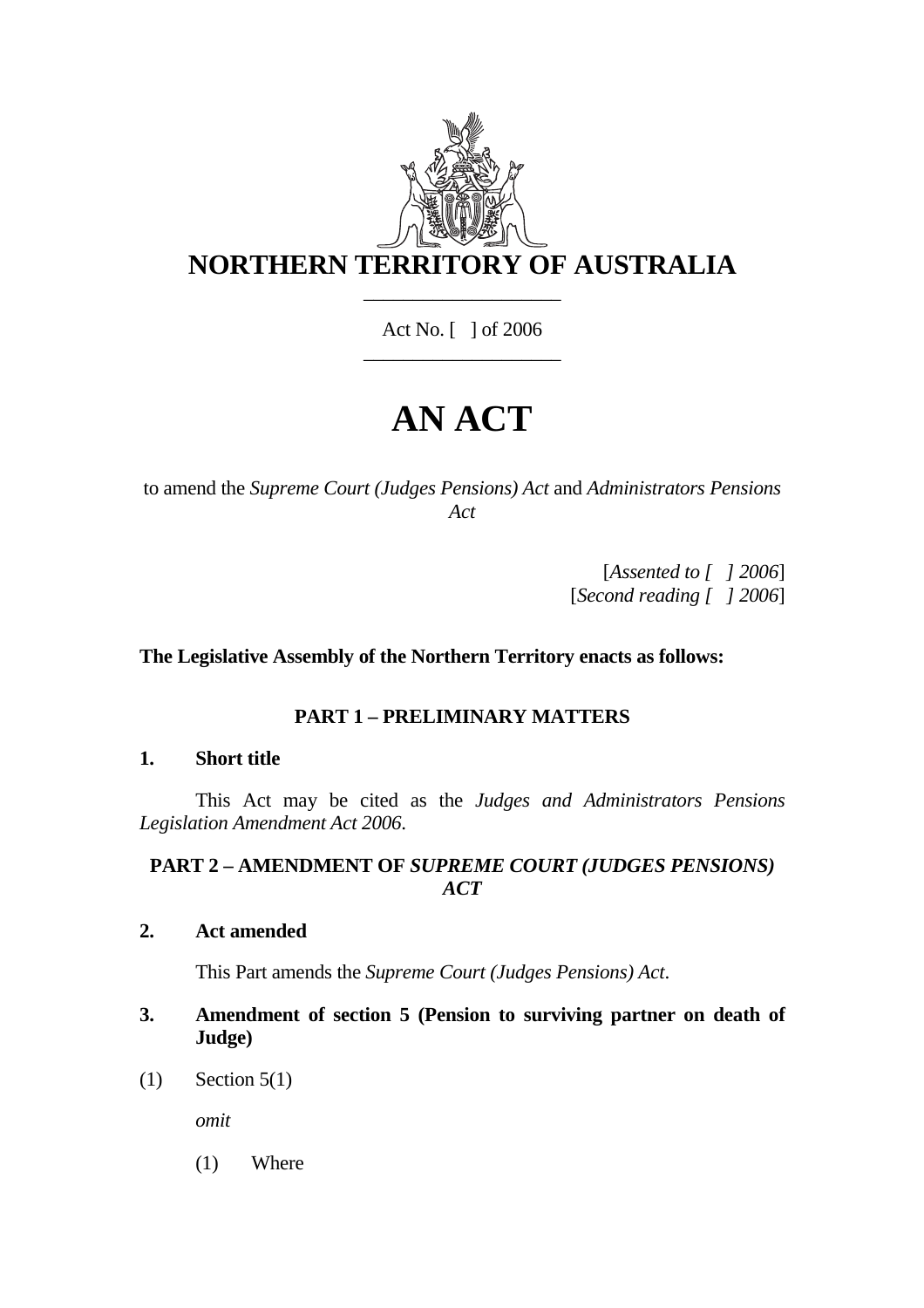*substitute*

If

 $(2)$  Section 5(2)

*omit* 

- **4. Amendment of section 6 (Pension to surviving partner on death of retired Judge)**
- $(1)$  Section  $6(1)$

*omit* 

(1) Where

*substitute*

If

 $(2)$  Section  $6(2)$ 

*omit* 

## **5. Amendment of section 9 (Pension in respect of children on death of surviving partner)**

Section 9(2)

*omit*

or any further relationship

## **6. New section 18**

After section 17

*insert* 

#### **18. Transitional matters for** *Judges and Administrators Pensions Legislation Amendment Act 2006*

 (1) The amendments made to this Act by Part 2 of the *Judges and Administrators Pensions Legislation Amendment Act 2006* have effect in relation to anyone holding office as a Judge before, on or after the commencement of this section.

 (2) However, the amendments do not create an entitlement to an amount of pension for a period before the commencement of this section.